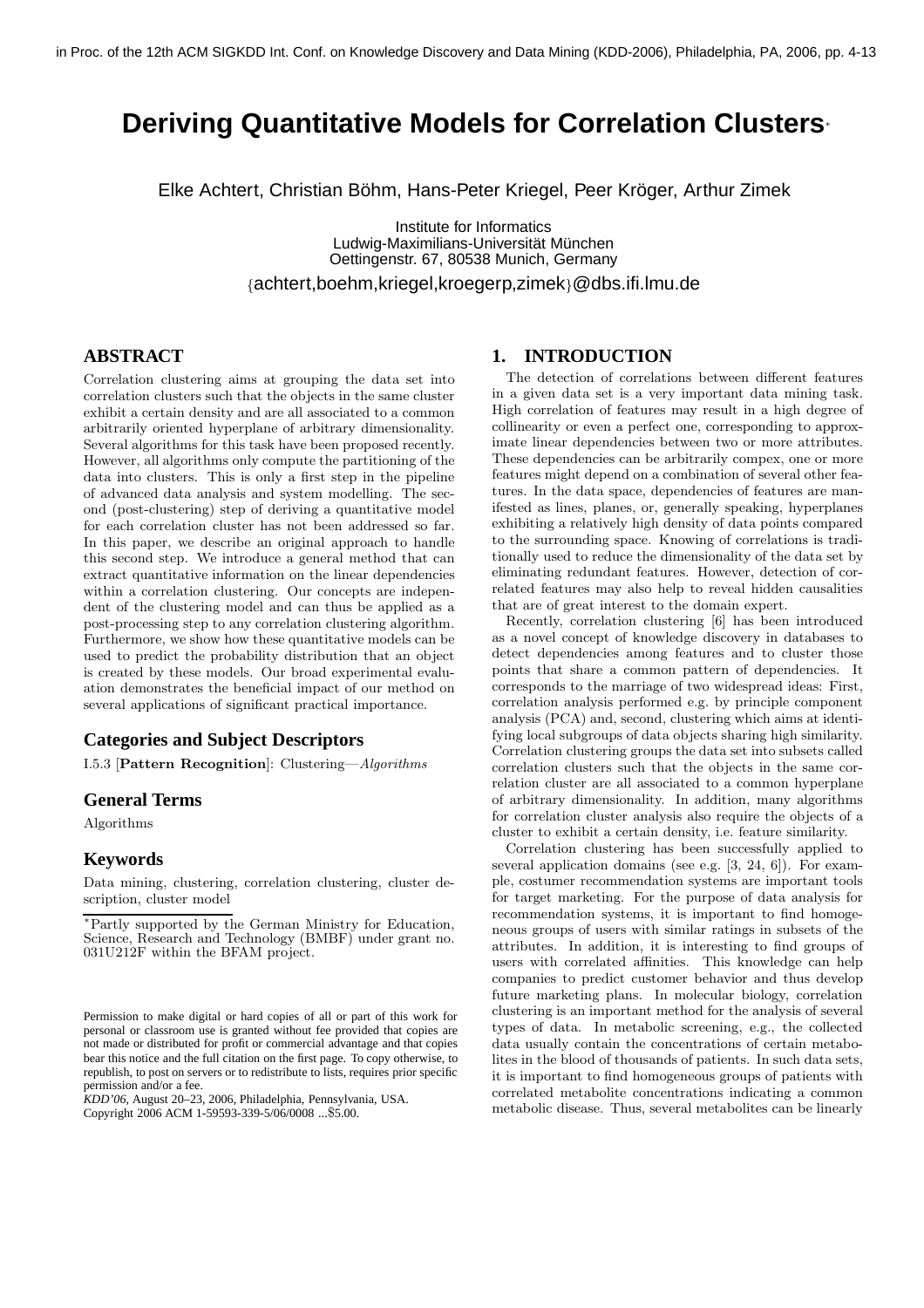dependent on several other metabolites. Uncovering these patterns and extracting the dependencies of these clusters is a key step towards understanding metabolic or genetic disorders and designing individual drugs. A second example where correlation clustering is a sound methodology for data analysis in molecular biology is DNA microarray data analysis. Microarray data comprise the expression levels of thousands of genes in different samples such as experimental conditions, cells or organisms. Roughly speaking, the expression level of a gene indicates how active this gene is. The recovering of dependencies among different genes in certain conditions is an important step towards a more comprehensive understanding of the functionality of organisms which is a prominent aspect of systems biology. When the samples represent some patients, it is important to detect homogeneous groups of persons exhibiting a common linear dependency among a subset of genes in order to determine potential pathological subtypes of diseases and to develop individual treatments.

In all these cases, however, knowing merely of the existence of correlations among some features is just a first step. It is far more important to reveal quantitatively and as exactly as possible which features contribute to which dependencies as a second step. Having performed this second step, modelling a system becomes possible, that describes the respective underlying data quantitatively as well as qualitatively. Thus, in order to gain the full practical potentials from correlation cluster analysis, this second step is urgently needed. All existing approaches to correlation clustering usually focus only on the first step of detecting the clusters. To the best of our knowledge, there is no method for the second step of extracting quantitative correlation cluster information.

In this paper, we describe an approach to handle this second step of data analysis. We introduce general concepts for extracting quantitative information on the linear dependencies within a correlation cluster such that domain experts are able to understand the correlations and dependencies in their data. In fact, our method can be applied to any correlation clusters, regardless of what correlation clustering algorithm produced the results. As output, we obtain a set of linear equations that are displayed to the user. These equations can be used to understand the dependencies hidden in the analyzed data set and to create complex real-life models. As an example, how this information can be used for further analysis, we additionally introduce a framework to predict the probability that a new object is generated by a specific model of the derived ones.

The remainder of this paper is organized as follows. In Section 2 we review related work on correlation clustering and existing approaches for deriving descriptions of quantitative dependencies among several attributes. Our concepts to derive quantitative models of correlation clusters are proposed in Section 3. Section 4 presents a broad experimental evaluation where we demonstrate the practical importance of our approach. The paper concludes in Section 5.

# **2. RELATED WORK**

# **2.1 Correlation Clustering**

The expectation maximization (EM) [8] is one of the first clustering algorithms that can detect correlation clusters. The EM algorithm tries to model the data distribution of

a data set using a mixture of non-axis parallel Gaussian distributions. Let us note that the EM algorithm cannot distinguish between correlation clusters and full-dimensional clusters without any correlation.

ORCLUS [3] is a k-means style correlation clustering algorithm and, thus, can be seen as a specialization of the EM algorithm that detects only correlation clusters. The correlation clusters are allowed to exist in arbitrarily oriented subspaces represented by a set of Eigenvectors. The number of clusters  $k$  and the average dimensionality  $l$  of the correlation clusters are the input parameters of ORCLUS.

In [6] the algorithm 4C, a combination of DBSCAN [9] and PCA, is presented to find correlation clusters. The user must specify several parameters, including:  $\varepsilon$  and  $\mu$ , defining minimum density of a cluster, a threshold  $\delta$  to decide which principal axes of a cluster are relevant for the correlation, and the dimensionality  $\lambda$  of the computed correlation clusters.

Let us note that none of the proposed approaches to correlation clustering provides a cluster model including an explicit description of the correlations within the cluster.

CURLER [20]aims at detecting arbitrary, non-linear correlations. It uses the concept of micro-clusters that are generated using an EM variant and then are merged to uncover correlation clusters. The correlations underlying the found clusters are not necessarily linear. Furthermore, CURLER assumes each data object to belong to all clusters simultaneously, but with different probabilities for each cluster assigned. By merging several clusters according to their cosharing level, the algorithm on the one hand becomes less sensitive to the predefined number of clusters  $k$ . On the other hand, the user becomes disabled to directly derive a model describing the correlations, since the original  $k$  models are no longer persistent in the resulting clustering. However, we focus on linear correlations between features. Thus, the non-linear correlations uncovered by CURLER are orthogonal to our approach.

Recently, several subspace clustering algorithms [4, 2, 14, 17, 5] were proposed to find clusters in axis-parallel projections of the data space. These algorithms are not able to capture local data correlations and find clusters of correlated objects since the principal axes of correlated data are arbitrarily oriented.

Pattern-based clustering methods [24, 21, 16, 15] aim at finding groups of objects that exhibit a similar trend in a subset of attributes. This problem is also known as coclustering or biclustering [12, 7]. In contrast to correlation clustering, pattern-based clustering limits itself to a very special form of correlation where all attributes are positively correlated. It does not include negative correlations or correlations where one attribute is determined by two or more other attributes. Thus, bi-clustering or pattern-based clustering could be regarded as a special case of correlation clustering, as more extensively discussed in [6].

# **2.2 Quantitative Association Rules**

An interesting approach to derive descriptive models of quantitative relationships among subsets of attributes is known as quantitative association rule mining. Some earlier approaches to this task loose information requiring discretization of attributes (e.g. [19]) or representation of numerical values in a rule's right-hand side by some statistical characterizations, e.g. the mean or sum of the values (cf. [22]). Dis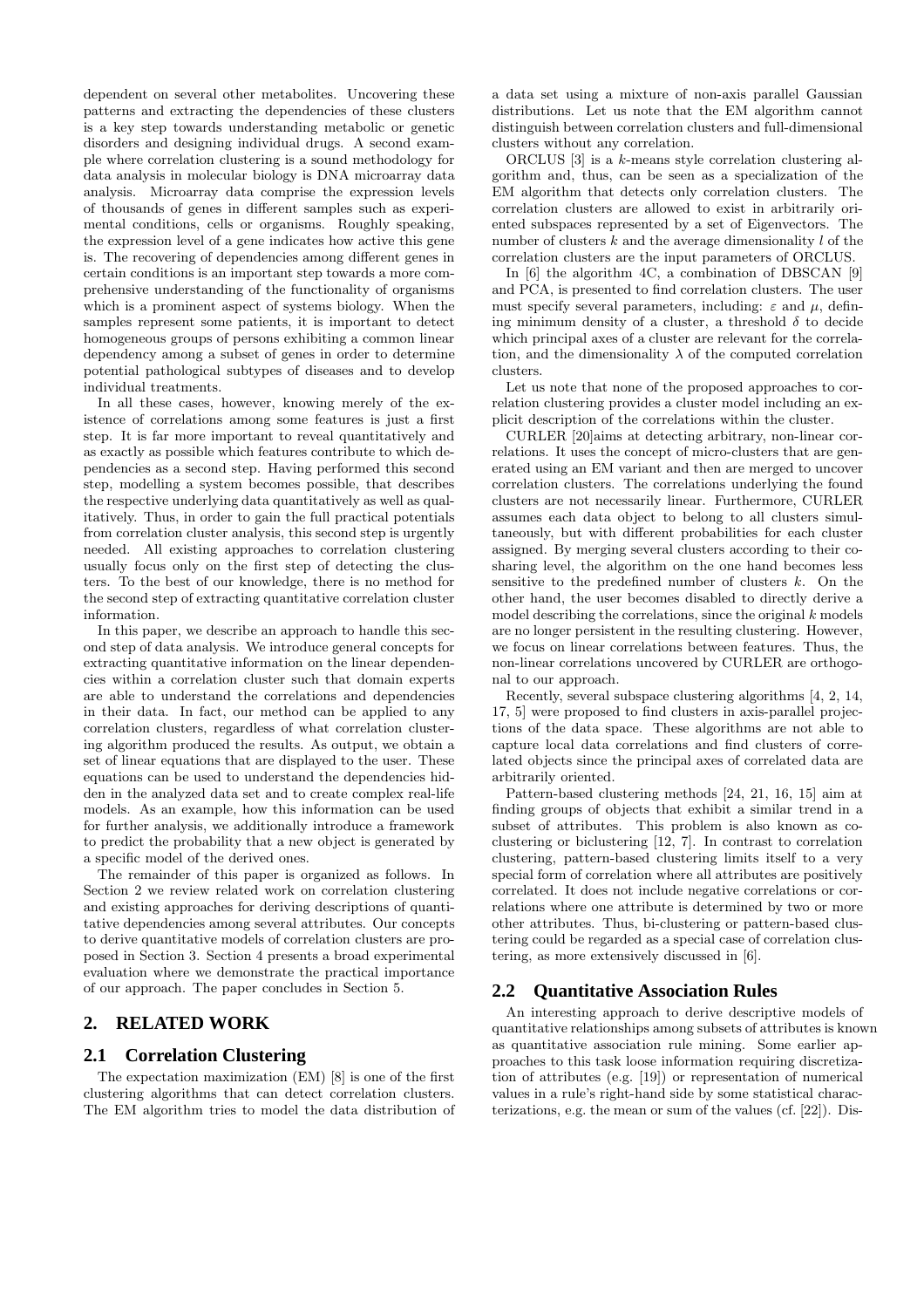cretization of attributes, moreover, does not overcome the restriction to axis parallel dependencies. Recently, Rückert et al. [18] proposed to base quantitative association rules on half-spaces, thus allowing the discovery of non-axis-parallel rules and possibly accounting for cumulative effects of several variables. The rules derived by this approach are of the form "if the weighted sum of some variables is greater than a threshold, then a different weighted sum of variables is with high probability greater than a second threshold". This approach has been shown to be useful in detecting some rules of gene-expression data sets [10]. However, these association rules do not yet uncover continuous linear dependencies, but stick to certain thresholds, reflecting the boundaries of halfspaces.

#### **2.3 Regression Analysis**

A task very similar to the one tackled in this paper is linear and multiple regression analysis (e.g. cf. [11] for an overview). The general purpose of linear regression is to learn a linear relationship between a "predictor" variable and a "response" variable. Multiple regression extends this task by allowing multiple "predictor" variables. Other nonlinear regression models can be used to learn non-linear relationships among the predictor and the response variables. However, the main difference between regression analysis and our approach is that in regression analysis, the predictor variables are assumed to be independent. Since correlation clusters are defined to consist of points that exhibit a linear dependency among a set of attributes, we want to identify these dependencies when deriving a quantitative model for each cluster. Obviously, we cannot define any independent variable(s), i.e. we cannot derive a set of predictor variables. Thus, regression analysis cannot be applied to derive quantitative models for correlation clusters as envisioned in this paper.

# **3. DERIVING QUANTITATIVE MODELS FOR CORRELATION CLUSTERS**

In the following we assume  $D$  to be a database of n feature vectors in a d-dimensional real-valued feature space, i.e.  $\mathcal{D} \subseteq$  $\mathbb{R}^d$ . A cluster is a subset of those feature vectors exhibiting certain properties, e.g. the members of a cluster may be close to each other in the feature space compared to nonmembers, or  $-$  in case of correlation clustering  $-$  they may be close to a common regression line, while other points are not. Generally, clustering algorithms as those reviewed above can provide (implicitely or explicitely) a description of the found clusters by means of a *covariance matrix* per cluster.

Formally, let C be a cluster, i.e.  $C \subseteq \mathcal{D}$ , and  $\bar{x}_C$  denote the centroid (mean) of all points  $x \in \mathcal{C}$ . The *covariance matrix*  $\Sigma_c$  of C is defined as:

$$
\Sigma_{\mathcal{C}} = \frac{1}{|\mathcal{C}|} \cdot \sum_{x \in \mathcal{C}} (x - \bar{x}_{\mathcal{C}}) \cdot (x - \bar{x}_{\mathcal{C}})^{\mathbf{T}}
$$

In general, the covariance matrix describes a distribution of attributes. EM-like algorithms utilize such a description of a distribution of attributes to derive a Gaussian model that may have created the observed data. In case of correlation clusters, however, a far more adequate description may be possible. Indeed, the fact, that correlations between features have been found, even disqualifies the covariance

matrix as an adequate model of a correlation cluster, since it is sort of a probabilistic model of scatter around a certain mean value. Strong correlations as in correlation clusters, on the other hand, do suggest not only probabilistic scatter, but linear dependencies, and (by a higher perspective of interpretation) perhaps even functional or causal relations. Thus, we will now consider the intrinsic properties of correlation clusters, and how to make use of them in order to derive a more appropriate model covering dependencies quantitatively.

#### **3.1 Correlation Clusters**

Consider a correlation cluster  $\mathcal C$  that is derived using any algorithm capable of finding correlation clusters. Since the covariance matrix  $\Sigma_c$  of C is a square matrix, it can be decomposed into the *Eigenvalue matrix*  $\mathbf{E}_c$  of  $\Sigma_c$  and the *Eigenvector matrix*  $\mathbf{V}_c$  of  $\Sigma_c$  such that

$$
\Sigma_{\mathcal{C}} = \mathbf{V}_{\mathcal{C}} \cdot \mathbf{E}_{\mathcal{C}} \cdot \mathbf{V}_{\mathcal{C}}^{\mathbf{T}}
$$

The Eigenvalue matrix  $E_{\mathcal{C}}$  is a diagonal matrix holding the Eigenvalues of  $\Sigma_c$  in decreasing order in its diagonal elements. The Eigenvector matrix  $V_c$  is an orthonormal matrix with the corresponding Eigenvectors of  $\Sigma_c$ .

Now we define the correlation dimensionality of  $\mathcal C$  as the number of dimensions of the (arbitrarily oriented) subspace which is spanned by the major axes in  $V_c$ . Let us note, that the correlation dimensionality is closely related to the intrinsic dimensionality of the data distribution. If, for instance, the points in  $\mathcal C$  are located near a common line, the correlation dimensionality of these points will be 1. This means that we have to determine the principal components (Eigenvectors) of the points in  $\mathcal{C}$ . The Eigenvector associated with the largest Eigenvalue has the same direction as the first principal component, the Eigenvector associated with the second largest Eigenvalue determines the direction of the second principal component and so on. The sum of the Eigenvalues equals the trace of the square matrix  $\Sigma_c$ which is the total variance of the points in  $C$ . Thus, the obtained Eigenvalues are equal to the variance explained by each of the principal components, in decreasing order of importance. The correlation dimensionality of a set of points  $\mathcal C$  is now defined as the smallest number of Eigenvectors explaining a portion of at least  $\alpha$  of the total variance of C. These ideas are illustrated in Figure 1. Figure  $1(a)$ shows a correlation cluster of correlation dimensionality 1 corresponding to a (perfect) line. Only one Eigenvector  $(e_1)$ explains the total variance of  $\mathcal{C}$ . Figure 1(b) shows a correlation cluster of correlation dimensionality 2 that corresponds to a (perfect) plane. Here, two Eigenvectors explain the total variance of  $\mathcal{C}$ . Let us note that in the displayed examples, the correlations are perfect, i.e. there is no deviation from the hyperplane but all points within the set perfectly fit to the hyperplane. However, in real-world data sets, this is a quite unrealistic scenario. A threshold  $\alpha$  may account for that fuzziness to define an adequate dimensionality of the correlation hyperplane. We call the dimensionality of a hyperplane neglecting a certain amount of deviation in orthogonal direction *correlation dimensionality*. The correlation dimensionality is defined more formally in the following.

DEFINITION 1 (CORRELATION DIMENSIONALITY). Let  $\alpha \in ]0,1[$ *. Then the* correlation dimensionality  $\lambda_c$  *of a* set of points  $C$  is the smallest number  $r$  of Eigenvalues  $e_i$  in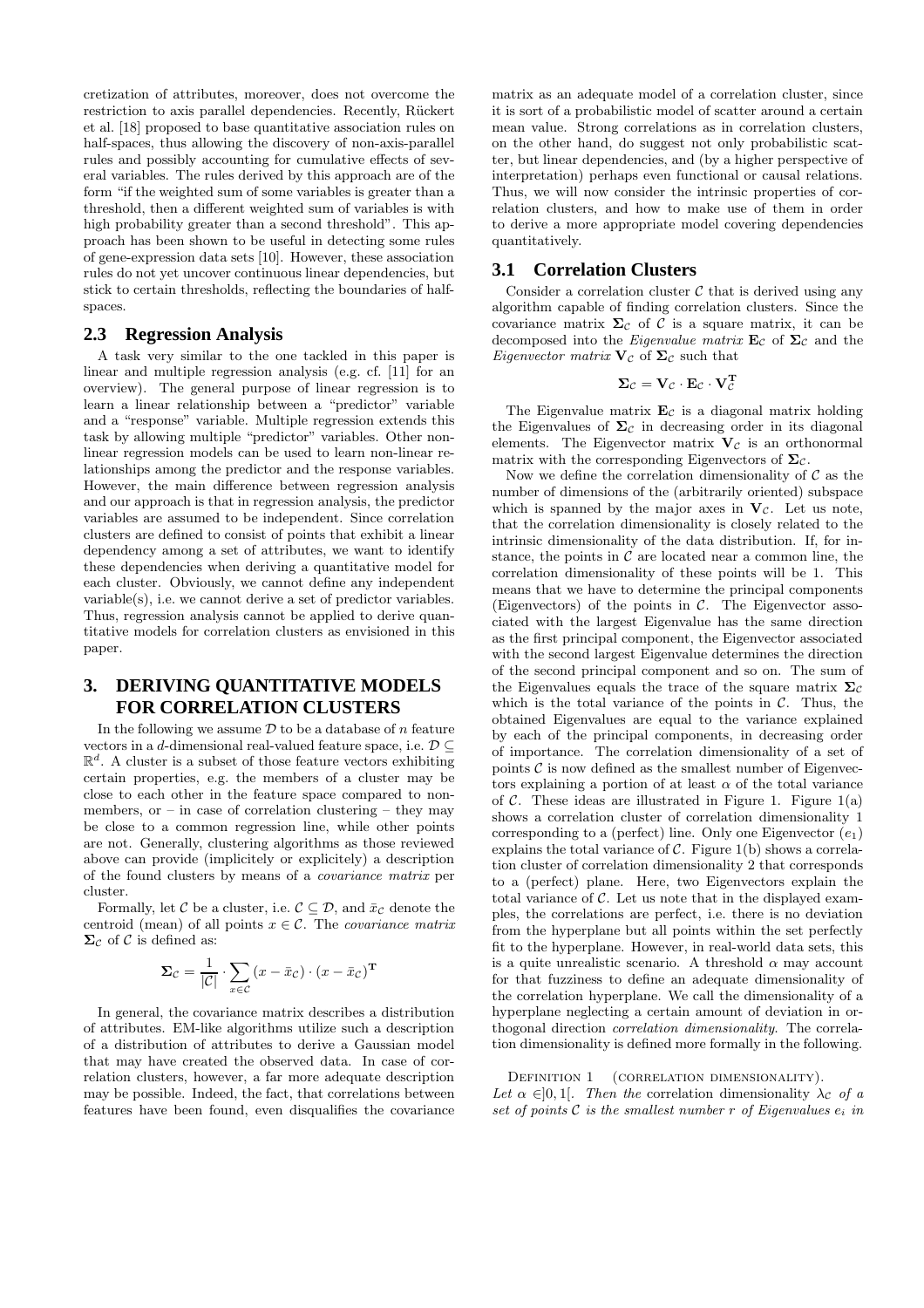

(a) 1-dimensional correlation cluster (b) 2-dimensional correlation cluster

**Figure 1: Correlation dimensionality of correlation clusters.**

*the*  $d \times d$  *Eigenvalue matrix*  $\mathbf{E}_c$  *explaining a portion of at least* α *of the total variance:*

$$
\lambda_{\mathcal{C}} = \min_{r \in \{1, \dots, d\}} \left\{ r \mid \frac{\sum_{i=1}^{r} e_i}{\sum_{i=1}^{d} e_i} \ge \alpha \right\}
$$

Typically, values for  $\alpha$  are choosen between 0.8 and 0.9. For example,  $\alpha = 0.85$  denotes that the obtained principal components explain 85% of the total variance. In the following, we denote the  $\lambda_c$ -dimensional affine space which is spanned by the major axes of C, i.e. by the  $\lambda_c$  first Eigenvectors of  $\mathcal C$  and translated by, e.g. the mean vector  $\bar x_{\mathcal C}$ , the *correlation hyperplane* of C.

Thus, the correlation dimensionality  $\lambda_c$  is the dimensionality of the affine space containing all points of the set  $\mathcal C$ allowing a small deviation corresponding to the remaining portion of variance of  $1 - \alpha$ . The remaining, neglected variance scatters along the Eigenvectors  $e_{\lambda_c+1},\ldots,e_d$ .

We therefore distinguish between two disjoint sets of Eigenvectors:

DEFINITION 2 (STRONG AND WEAK EIGENVECTORS). *We call the first*  $\lambda_c$  *Eigenvectors of*  $\mathbf{V}_c$  strong Eigenvectors. *The strong Eigenvectors of*  $V_c$  *are denoted by*  $\check{V}_c$ *. The remaining Eigenvectors are called* weak Eigenvectors*. We denote the weak Eigenvectors by*  $\hat{\mathbf{V}}_c$ *.* 

For an illustration see again Figure 1: In the correlation cluster of correlation dimensionality 1 (Figure 1(a))  $e_1$  is a *strong Eigenvector* whereas e<sup>2</sup> and e<sup>3</sup> are *weak Eigenvectors*. In the correlation cluster of correlation dimensionality 2 (Figure 1(b))  $e_1$  and  $e_2$  are *strong Eigenvectors* whereas e<sup>3</sup> is a *weak Eigenvector*. The Eigenvectors are overexemplified in this example. Suppose they were scaled by their corresponding Eigenvalues. If no variance remains along an Eigenvector, as it may e.g. appear for  $e_2$  and  $e_3$  in Figure 1(a), this Eigenvector will disappear since the corresponding Eigenvalue becomes zero.

While the correlation hyperplane is spanned by the *strong* Eigenvectors, it is equally well defined by the *weak* Eigenvectors that are orthogonal to this hyperplane in  $\mathbb{R}^d$ . Furthermore, describing the correlation cluster by means of the weak Eigenvectors (instead of the strong Eigenvectors) directly yields an equality system that defines not only the corresponding hyperplane, but also allows to directly inspect the underlying dependencies among attributes numerically, as we will show in more detail subsequently.

#### **3.2 Deriving Quantitative Models for Correlation Clusters**

Let C be a  $\lambda$ -dimensional correlation cluster in  $\mathcal{D}$  ( $\mathcal{C} \subseteq \mathcal{D}$ ). Thus, there are  $\lambda$  strong Eigenvectors and  $d-\lambda$  weak Eigenvectors in the describing matrix of Eigenvectors derived by PCA on the points of cluster  $\mathcal{C}$ . A  $\lambda$ -dimensional hyperplane defining the correlation cluster  $\mathcal C$  is therefore completely defined by the mean point (centroid)  $\bar{x}_c = (\bar{x}_1 \cdots \bar{x}_d)^T$  of all points belonging to cluster  $\mathcal C$  and the set of weak Eigenvectors,  $\hat{\mathbf{V}}_{\mathcal{C}}$ , that are normal vectors to the hyperplane. Then we can derive the following equation system to describe the hyperplane, consisting of  $d - \lambda$  equations:

$$
\begin{array}{l} v_{(\lambda+1),1}(x_1-\bar{x}_1)+v_{(\lambda+1),2}(x_2-\bar{x}_2)+\cdots+v_{(\lambda+1),d}(x_d-\bar{x}_d)=0\\ \\ v_{(\lambda+2),1}(x_1-\bar{x}_1)+v_{(\lambda+2),2}(x_2-\bar{x}_2)+\cdots+v_{(\lambda+2),d}(x_d-\bar{x}_d)=0\\ \\ \vdots \\ v_{d,1}(x_1-\bar{x}_1) \quad + \quad v_{d,2}(x_2-\bar{x}_2) \quad +\cdots+ \quad v_{d,d}(x_d-\bar{x}_d) \quad =0 \end{array}
$$

where  $v_{i,j}$  is the value at column i, row j in the Eigenvector matrix  $V_c$  of C. As we have pointed out, only the weak Eigenvectors are relevant. Thus we can equivalently denote this equation system by

$$
\mathbf{\hat{V}}_{\mathcal{C}}^{\mathbf{T}} \cdot x = \mathbf{\hat{V}}_{\mathcal{C}}^{\mathbf{T}} \cdot \bar{x}_{\mathcal{C}}.
$$

The defect of  $\hat{\mathbf{V}}_{\mathcal{C}}^{\mathbf{T}}$  gives the number of free attributes, the other attributes may actually be involved in linear dependencies. Basically, these dependencies are revealed by transforming the equation system using Gauss-Jordan elimination. The thus derived reduced row echelon form of the matrix is known to be unique [25]. The unique form does, of course, not provide new information, but it is easily comparable to alternative solutions and conveniently interpretable by inspecting experts. To enhance numerical stability, we suppose to use total pivoting for the Gauss-Jordan elimination.

By construction, the equation system is  $-$  at least approximately – fulfilled for all points  $x \in \mathcal{C}$ . But, furthermore, it suggests a quantitative model for the cluster. This model could be evaluated using retained data points. Besides, as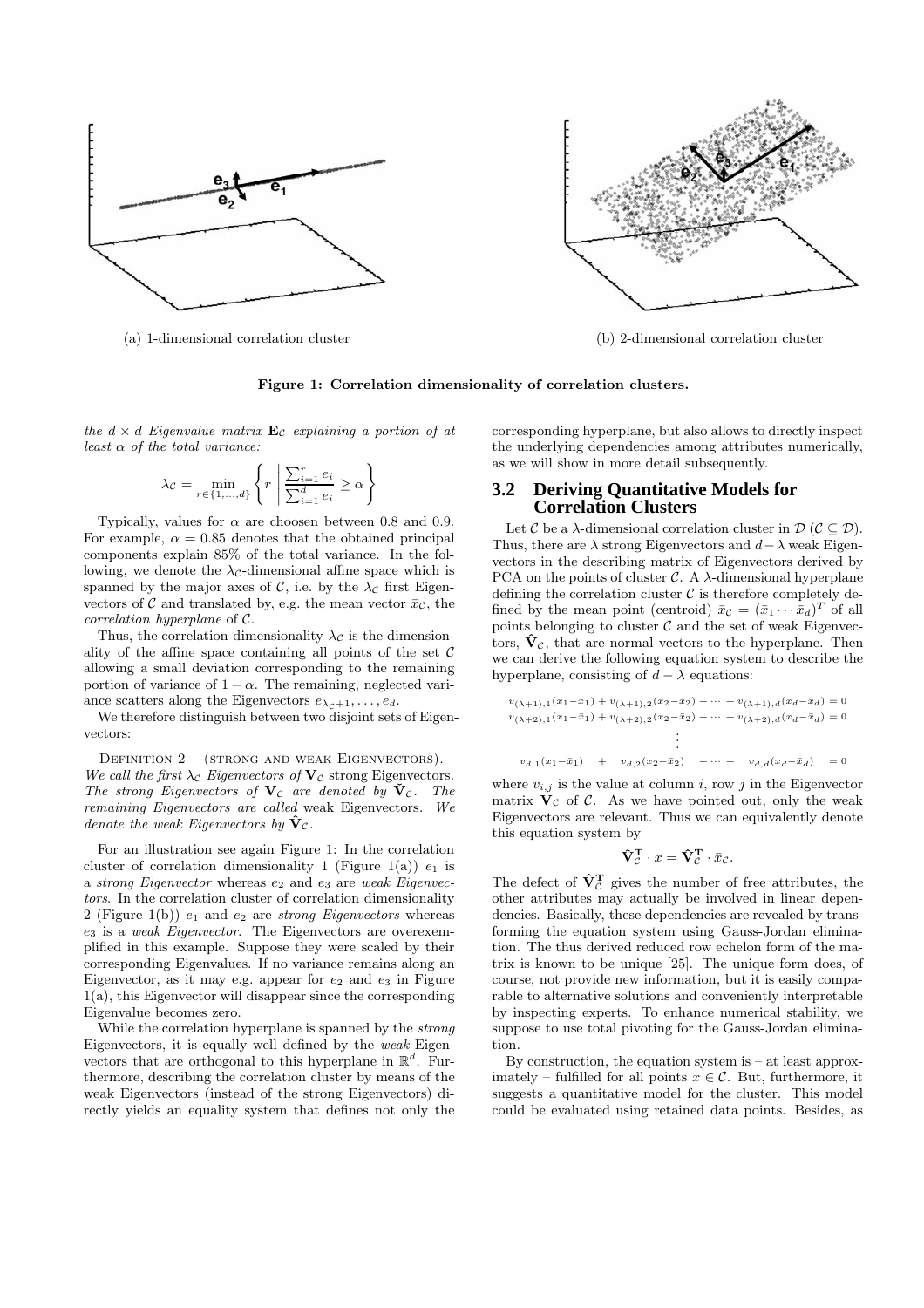we will see below, it may also serve as a predictive model to classify new data points.

In summary, we propose the following general method to derive quantitative models of clusters in a dataset of feature vectors  $\mathcal{D} \subset \mathbb{R}^d$ :

- 1. Run a clustering algorithm on  $\mathcal D$  that is able to find correlation clusters, i.e. use e.g. 4C or ORCLUS. However, also k-means or DBSCAN is possible, provided that a proper distance function taking into account the correlation dimension is used. If the result may be restricted to clusters of *positively* correlated features, even the usage of any general biclustering or patternbased clustering algorithm will be possible. The decision for a specific clustering algorithm will also determine whether or not a data object may belong to several clusters simultaneously. In our experiments we use COPAC [1], a new correlation clustering algorithm that is shown to improve over 4C as well as ORCLUS w.r.t. efficiency, effectivity, and robustness.
- 2. For each correlation cluster  $\mathcal{C}_i \subset \mathcal{D}$  found in the previous step:
	- (a) Derive the covariance matrix  $\Sigma_{\mathcal{C}_{i}}$ .
	- (b) Select the weak Eigenvectors  $\hat{\mathbf{V}}_{\mathcal{C}_i}$  of  $\Sigma_{\mathcal{C}_i}$  with respect to a certain  $\alpha$ .
	- (c) Derive the equation system describing the correlation hyperplane:

$$
\mathbf{\hat{V}}_{\mathcal{C}_{\mathbf{i}}}^{\mathbf{T}} \cdot x = \mathbf{\hat{V}}_{\mathcal{C}_{\mathbf{i}}}^{\mathbf{T}} \cdot \bar{x}_{\mathcal{C}_{i}}
$$

(d) Apply Gauss-Jordan elimination to the derived equation system to obtain a unique description of quantitative dependencies by means of the reduced row echelon form of the equation system.

# **3.3 Interpretation of Correlation Cluster Models**

Suppose by applying this method we obtain the following solution describing a cluster in a 5-dimensional feature space  $\mathbb{R}^5$ :

$$
1x_1 + 0x_2 + c_1x_3 + 0x_4 + e_1x_5 = f_1
$$
  
\n
$$
0x_1 + 1x_2 + c_2x_3 + 0x_4 + e_2x_5 = f_2
$$
  
\n
$$
0x_1 + 0x_2 + 0x_3 + 1x_4 + e_3x_5 = f_3
$$

This would provide a quantitative model describing a correlation cluster of correlation dimensionality 2 (corresponding to the number of free attributes, or, equivalently, the number of *strong* Eigenvectors) where we have linear dependencies among

- $x_1$ ,  $x_3$ , and  $x_5$
- $x_2$ ,  $x_3$ , and  $x_5$
- $x_4$  and  $x_5$

by given factors  $c_1$ ,  $e_1$ ,  $c_2$ ,  $e_2$ , and  $e_3$ .

Note that we must not draw any conclusions concerning causalities between attributes. But relations between certain attributes are quantitatively and uniquely defined. To resolve these relations to any formula that suggests a causality we have to rely on the domain knowledge of experts. However, we believe that uncovered quantitative relationships will lead to refined experiments and help to finally explore supposable causalities. Thus, we could choose experimental settings involving either

- $x_4$  and  $x_5$ , or
- $x_2$ ,  $x_3$ , and  $x_5$ , or
- $x_1, x_3, \text{ and } x_5,$

and changing the quantities in relation to each other. The dependencies revealed in the original experiment could have been interpreted such as fall or rise of an arbitrary subset of  $S \subset \{x_1, x_3, x_5\}$  caused fall or rise of the remaining subset  $\{x_1, x_3, x_5\} \setminus S$ . Further experiments could refine the model by excluding certain combinations of causal models. Of course, the three variables,  $x_1, x_3$ , and  $x_5$ , may also simply be connected by a fourth variable, that has not been monitored so far. Thus, trivially, a quantitative connection will never guarantee a direct causal relationship. Furthermore, in many domains, one-way causal relationships provide only one part of the whole picture, since systems often are regulated by negative-feedback-loops, that make causalities circular. Nevertheless, modelling parts of a complex system remains useful even under restrictive constraints (as shown e.g. for genetic regulatory interaction networks, cf. [13]).

## **3.4 Sample Application: Predictive Models**

Having derived a descriptive model, it can be refined by determining an average distance of the cluster members from the correlation hyperplane. Such deviations are typically to be expected in natural systems. At least, one has to account for errors in measurement. The distance of a point to a hyperplane is thereby naturally defined as the Euclidean distance to its perpendicular projection onto the hyperplane, i.e.:

$$
d(x, C) = ||x - \bar{x}_C - \text{proj}_{C - \bar{x}_C}(x - \bar{x}_C)||,
$$

where  $\mathcal C$  denotes the idealized hyperplane of a correlation cluster. By definition, the hyperplane  $\mathcal C$  is an affine space, that is a subspace translated by  $\bar{x}_{\mathcal{C}}$ , the mean vector of all points of the cluster corresponding to C. proj<sub>S</sub> :  $\mathbb{R}^n \to \mathbb{R}^n$ denotes the perpendicular projection of a vector to an arbitrary subspace S of  $\mathbb{R}^n$ . If S is given by an orthonormal basis, e.g. the set of strong Eigenvectors derived for the corresponding correlation cluster,  $\{s_1, \dots, s_{\lambda_S}\}\$ , then

$$
\text{proj}_{\mathcal{S}}(x) = \langle x, s_1 \rangle s_1 + \langle x, s_2 \rangle s_2 + \cdots + \langle x, s_{\lambda_{\mathcal{S}}}\rangle s_{\lambda_{\mathcal{S}}}.
$$

Assuming the deviations fit to a Gaussian distribution with  $\mu = 0$ , the standard deviation  $\sigma$  of the distances of all cluster members suffices to define a Gaussian model of deviations from the common correlation hyperplane. For each of the derived models, the probability is given for a new data object to be generated by this specific Gaussian distribution. A set of models for a set of correlation clusters can therefore provide a convenient instrument for classification in the perspective of different linear dependencies among the data. The probability that an object  $x$  was generated by the *j*th of n Gaussian distributions,  $C_i$ , is given by

$$
P(C_j|x) = \frac{\frac{1}{\sigma_j \sqrt{2\pi}} e^{-\frac{1}{2\sigma_j^2} (d(x, C_j))^2}}{\sum_{i=1}^n \frac{1}{\sigma_i \sqrt{2\pi}} e^{-\frac{1}{2\sigma_i^2} (d(x, C_i))^2}}.
$$

Compared to many traditional classification algorithms, like SVM or kNN, our predictive models do not only provide a separating boundary between classes (cf. Figure  $2(a)$ ), but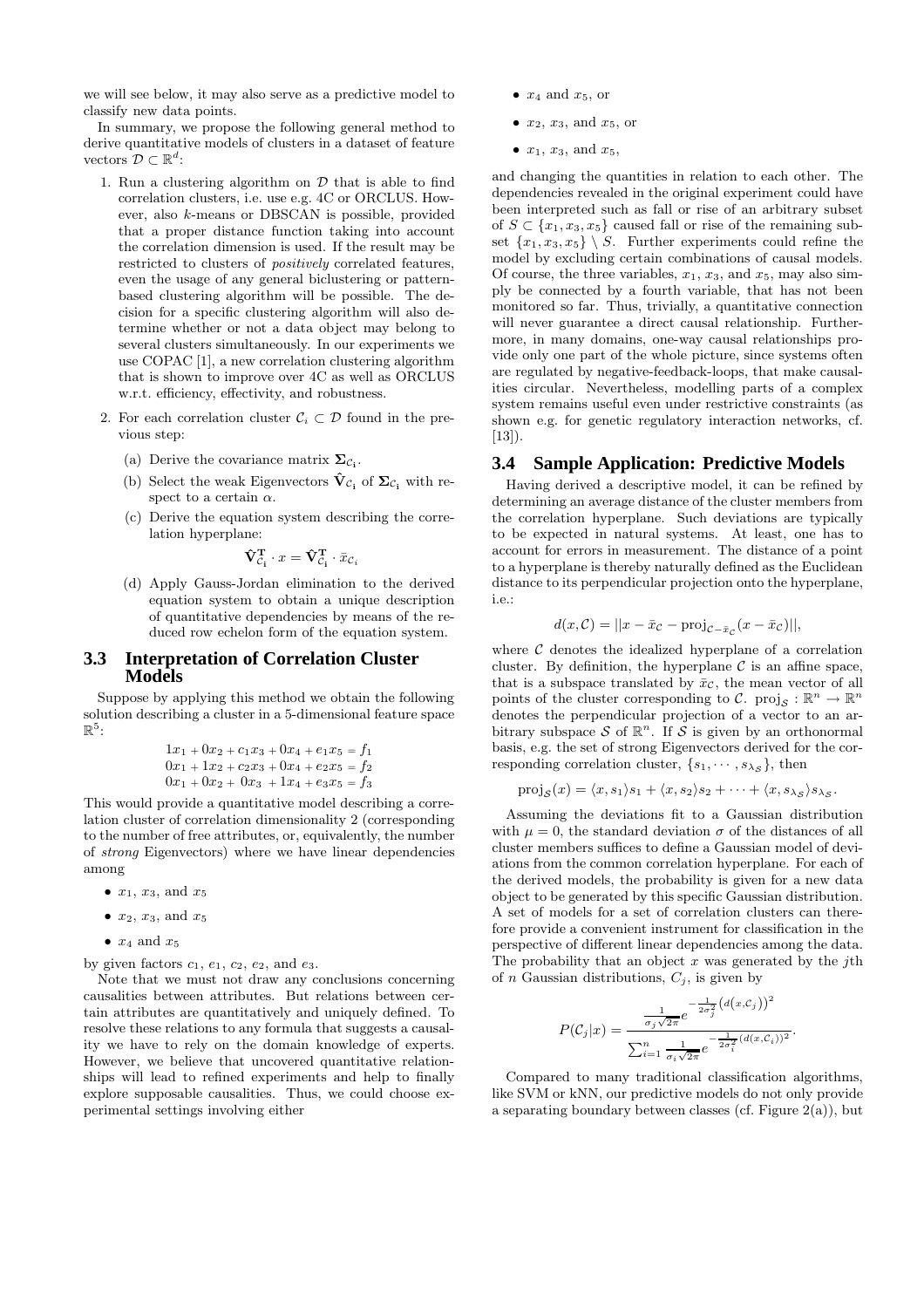

**Figure 2: Decision models of different types of classifiers**



**Figure 3: Synthetic data set DS1.**

also give a meaningful definition of the class. So do other classifiers, like decision trees or rule based learners, but their descriptions usually are limited to (at least in sections) axis parallel decision boundaries (cf. Figure 2(b)). The models provided by the EM algorithm or other Bayesian learners differ from our models in that they simply define a scattering around a mean point, using a quadratic form distance function or a density function for a certain probability distribution (cf. Figure  $2(c)$ ). For underlying linear dependencies, a quadratic distance function will resemble our models only if the dependencies are perfectly expressed in the data without any aberrations. Accounting for some variance perpendicular to a hyperplane, while the hyperplane represents a linear dependency among several attributes, is a novel approach among the family of classification algorithms (cf. Figure  $2(d)$ ).

#### **4. EVALUATION**

In our experiments we use the correlation clustering algorithm COPAC [1] to generate the correlation clusters in a preprocessing step to our method. We choose this algorithm due to its efficiency, effectivity, and robustness. In each case, parameters for clustering were chosen according to [1]. Let us again note that any other (correlation) clustering algorithm is applicable for preprocessing.

#### **4.1 Synthetic data sets**

For our experiments we used several synthetic data sets containing correlation clusters in the unit cube of  $\mathbb{R}^d$  that have been generated by a generic data generator. The generated correlation clusters form a  $\lambda$ -dimensional hyperplane which is specified by an equation system of  $d - \lambda$  equations. The distances of the points to the hyperplane are normally distributed with a specified standard deviation and a mean of zero.

The first data set DS1 consists of five correlation clusters, each forming a line of 1,000 points in  $\mathbb{R}^3$  (cf. Figure 4). In each cluster, the distances of the points to the correlation lines are normally distributed with a standard deviation of about 1.5% of the maximum distance in the unit cube. The purpose of this data set is to demonstrate the capability of our proposed method to obtain a quantitative model for the correlation clusters. As it can be seen in Table 1 we derived a good approximation of the equation systems that define the models for the correlation clusters despite the obviously strong jitter in the data set.

In the second experiment we evaluated our method on data sets with varying standard deviation. We generated six data sets  $(DS2_0, ..., DS2_5)$  forming a 2-dimensional hyperplane in  $\mathbb{R}^3$  with different values for the standard deviation of the distances. The values for the standard deviation were set to  $\sigma_0 = 0\%$  up to  $\sigma_5 = 5\%$  of the maximum distance in the unit cube (cf. Figure 4). The results are shown in Table 2. As expected, with increasing standard deviation of the distances, the detected correlation models suffer from a slight blurring, i.e. the coefficients of the models slightly deviate from the exact coefficients. However, the general correlations are still detected and also the hidden quantitative relationships are still uncovered rather clear even if the points stronger deviate from the optimal hyperplane. In general, our proposed method has proven to be rather robust w.r.t. small jitter.

In addition to the reported experiments on 3-dimensional data, we performed several experiments on higher dimensional data. In all experiments, we achieved results of similar high quality, i.e. all linear dependencies hidden in the data were correctly uncovered. Due to space limitations and clearness reasons, we omit a detailed presentation of these results.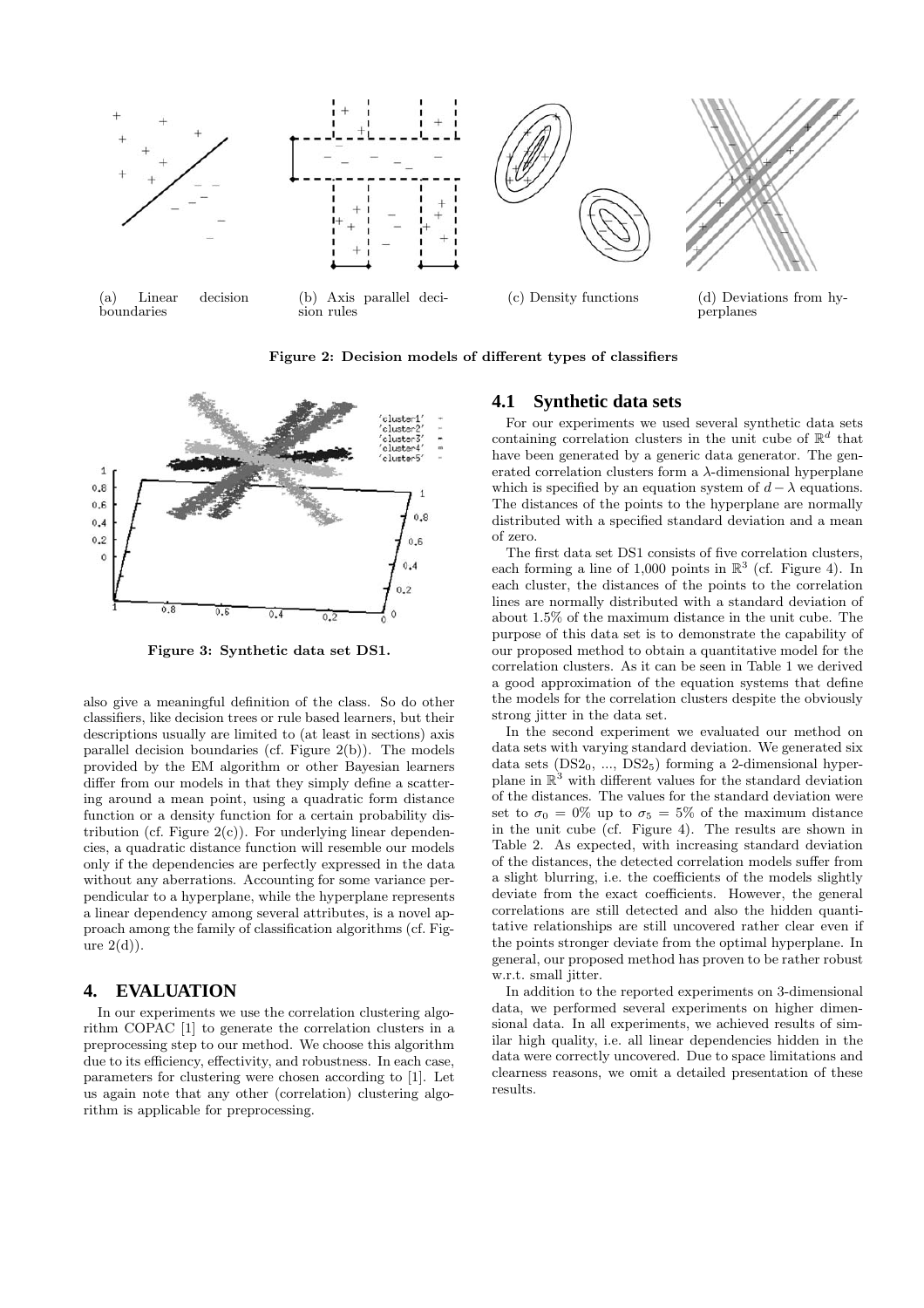|           | Generated<br>dependencies standard deviation | Found<br>dependencies |                                                       |  |
|-----------|----------------------------------------------|-----------------------|-------------------------------------------------------|--|
| cluster 1 | $x1 - x3 = 0$<br>$x^2 + 0.5x^3 = 0.75$       | $\sigma = 0.0246$     | $x1 - 1.0069x3 = -0.0035$<br>$x2 + 0.5065x3 = 0.7537$ |  |
| cluster 2 | $x1 - x3 = 0$<br>$x^2 - x^3 = 0$             | $\sigma = 0.0243$     | $x1 - 1.0027x3 = -0.0028$<br>$x2 - 0.9901x3 = 0.0022$ |  |
| cluster 3 | $x1 + x3 = 1$<br>$x^2 - x^3 = 0$             | $\sigma = 0.0238$     | $x1 + 1.0008x3 = 1.0005$<br>$x2 - 1.0011x3 = 0.0000$  |  |
| cluster 4 | $x1 - x3 = 0$<br>$x^2 + x^3 = 1$             | $\sigma = 0.0246$     | $x1 - 1.0009x3 = 0.0000$<br>$x2 + 0.9999x3 = 0.9995$  |  |
| cluster 5 | $x1 + x3 = 1$<br>$x^2 + x^3 = 1$             | $\sigma = 0.0249$     | $x1 + 0.9975x3 = 0.9988$<br>$x2 + 0.9968x3 = 0.9992$  |  |

**Table 1: Dependencies on DS1 data.**



**Figure 4: Synthetic data sets with different values for standard deviation.**

# **4.2 Real world data sets**

**Wages data.** The Wages data set<sup>1</sup> consists of 534 11dimensional observations from the 1985 Current Population Survey. Since most of the attributes are not numeric, we used only 4 dimensions ( $A=$ age,  $YE=$ years of education,  $YW = \text{years}$  of work experience, and  $W = \text{ wage}$  for correlation analysis.

COPAC detected three correlation clusters in this data set. The resulting dependencies of these clusters are summarized in Table 3. The first cluster consists only of people having 12 years of education, whereas the second cluster consists only of people having 16 years of education. Fur-

thermore, in both of these clusters the difference between age and work experience is a specific constant, namely years of education plus 6, which makes perfectly sense. Additionally, for the first cluster, we found a dependency between wage and age: the wage equals a constant plus a small factor times the age of an employee, i.e., the older an employee, the more he earns. This relationship is independent from the attribute work experience. Note that years of education is a constant where this condition holds. In the third cluster only those employees are grouped which started school in the age of 6 years and after graduation immediately began working. Thus, the sum of years of education and work experience equals the age minus 6.

<sup>1</sup>http://lib.stat.cmu.edu/datasets/CPS\_85\_Wages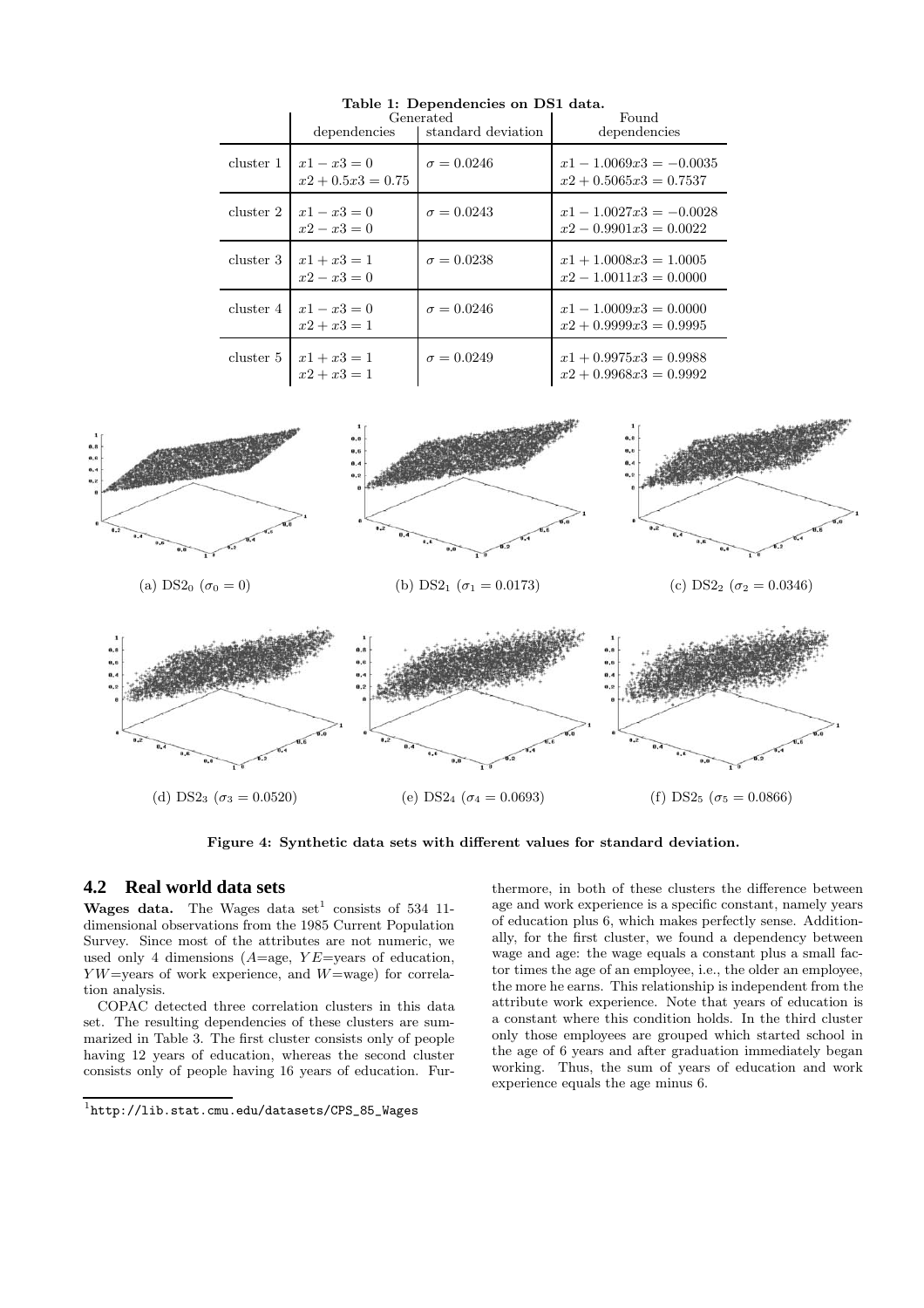|                  | Generated                                    |                    | Found                                |  |  |
|------------------|----------------------------------------------|--------------------|--------------------------------------|--|--|
|                  | dependencies                                 | standard deviation | dependencies                         |  |  |
| DS2 <sub>0</sub> | $x1 - 0.5x2 - 0.5x3 = 0$                     | $\sigma = 0$       | $x1 - 0.5000x2 - 0.5000x3 = 0.0000$  |  |  |
| DS2 <sub>1</sub> | $x1 - 0.5x2 - 0.5x3 = 0$   $\sigma = 0.0173$ |                    | $x1 - 0.4989x2 - 0.5002x3 = 0.0000$  |  |  |
| DS2 <sub>2</sub> | $x1 - 0.5x2 - 0.5x3 = 0$   $\sigma = 0.0346$ |                    | $x1 - 0.5017x2 - 0.4951x3 = 0.0016$  |  |  |
| DS2 <sub>3</sub> | $x1 - 0.5x2 - 0.5x3 = 0$   $\sigma = 0.0520$ |                    | $x1 - 0.5030x2 - 0.5047x3 = -0.0059$ |  |  |
| DS2 <sub>4</sub> | $x1 - 0.5x2 - 0.5x3 = 0$   $\sigma = 0.0693$ |                    | $x1 - 0.4962x2 - 0.5106x3 = -0.0040$ |  |  |
| DS2 <sub>5</sub> | $x1 - 0.5x2 - 0.5x3 = 0$   $\sigma = 0.0866$ |                    | $x1 - 0.4980x2 - 0.4956x3 = 0.0064$  |  |  |

**Table 2: Dependencies on DS2 data.**

**Table 3: Dependencies on Wages data.** cID derived dependencies

|   | $YE = 12$<br>$YW - 1 \cdot A = -18$<br>$W - 0.07 \cdot A = 5.14$ |
|---|------------------------------------------------------------------|
|   | $YE = 16$<br>$YW - 1 \cdot A = -22$                              |
| 3 | $YE + 1 \cdot YW - 1 \cdot A = -6$                               |

**Gene expression data.** This data set was derived from an experimental study of apoptosis in human tumor cells<sup>2</sup>. Apoptosis is a genetically controlled pathway of cell death. The data set contains the expression level of 4610 genes at five different time slots (5, 10, 15, 30, 60 minutes) after initiating the apoptosis pathway.

We analyzed two correlation clusters detected by COPAC. The derived dependencies of these clusters are depicted in Table 4. The attributes are abbreviated by  $Mi$ , where  $i$  denotes the time slot of this attribute, e.g. M5 denotes time slot "5 minutes". The first cluster contains several genes that are located at the mitochondrial membrane. The first four time slots exhibit a negative linear relationship with M60. Similar observations can be made for the second cluster that contains several genes that are related to the tumor necrosis factor (RNF). The uncovered dependencies suggest that the activity of the corresponding genes decrease with proceeding cell death. The strong negative correlations among genes related to mitochondria (cluster 1) indicates that the volume of the energy metabolism (which is located in mitochondria) is decreasing over time. In addition, the correlation among the genes related to RNF makes sense since the dying cells are tumor cells.

**Breast cancer data.** We also applied our method to four correlation clusters found in the Wisconsin Breast Cancer data derived from UCI ML Archive<sup>3</sup>. This data set measures nine biomedical parameters characterizing breast cancer type in 683 humans (humans with missing values were removed from the data set). The parameters include Clump Thickness (attribute "A1"), Uniformity of Cell Size ("A2"), Uniformity of Cell Shape ("A3"), Marginal Adhesion ("A4"), Single Epithelial Cell Size ("A5"), Bare Nuclei ("A6"), Bland Chromatin ("A7"), Normal Nucleoli ("A8"), and Mitoses  $(*A9").$ 

The derived dependencies of the four clusters are depicted in Table 5. Let us note that each cluster only contains humans suffering from a benign tumor type. The patients suffering from a malignant tumor type were classified as noise. The dependencies in the first cluster are quite clean and indicate a constant behaviour of seven attributes. In addition, A5 is related to A7. The models of the remaining clusters are quite complex. Mostly, the first attributes which measure an aggregated information about the shape and the size of the tumor cells exhibit a relationship to more specific measurements on single parts of the tumor. In general, since the clusters only contain benign tumors, our results indicate that this mostly harmless tumor type can still be explained and modelled by linear relationships among the measurements, whereas the more dangerous tumor type cannot be explained or modelled through any linear relations among the measurements.

## **4.3 Applying Quantitative Models to Class Prediction**

Last but not least, we briefly discuss a further potential application of our method that utilizes the derived models for subsequent data analysis. As sketched above, the quantitative models generated by our method can e.g. be used to predict the class of a new object. To evaluate this potential, we used three 2-dimensional synthetic data sets each with 5 classes. The first data set  $($ "DS $3<sub>0</sub>$ " $)$  contains 50 points per class, the second and the third data sets ("DS31" and "DS32") each contain 100 points per class. Each class is generated according to a certain linear dependency. The class distributions in  $DS3<sub>0</sub>$  and  $DS3<sub>1</sub>$  exhibit a jitter of 0.5% of the maximum distance in the unit cube, whereas the jitter of the classes in  $DS3<sub>2</sub>$  is 0.75%. The third data set is depicted in Figure 5. Note that these data sets are rather artificial and are only applied for a proof of principle.

We compared the classification accuracy of our sketched classifier to several other standard learning approaches. For this comparison we used the WEKA framework [23] with standard parameter settings, in particular, kNN (IBk) with  $k = 1$  (best results reported), SVM (SMO), rule-based learner (PART), Naive Bayes, decision tree (J48), and multinomial

<sup>&</sup>lt;sup>2</sup>The data are donated by our project partners.

<sup>3</sup>http://www.ics.uci.edu/~mlearn/MLSummary.html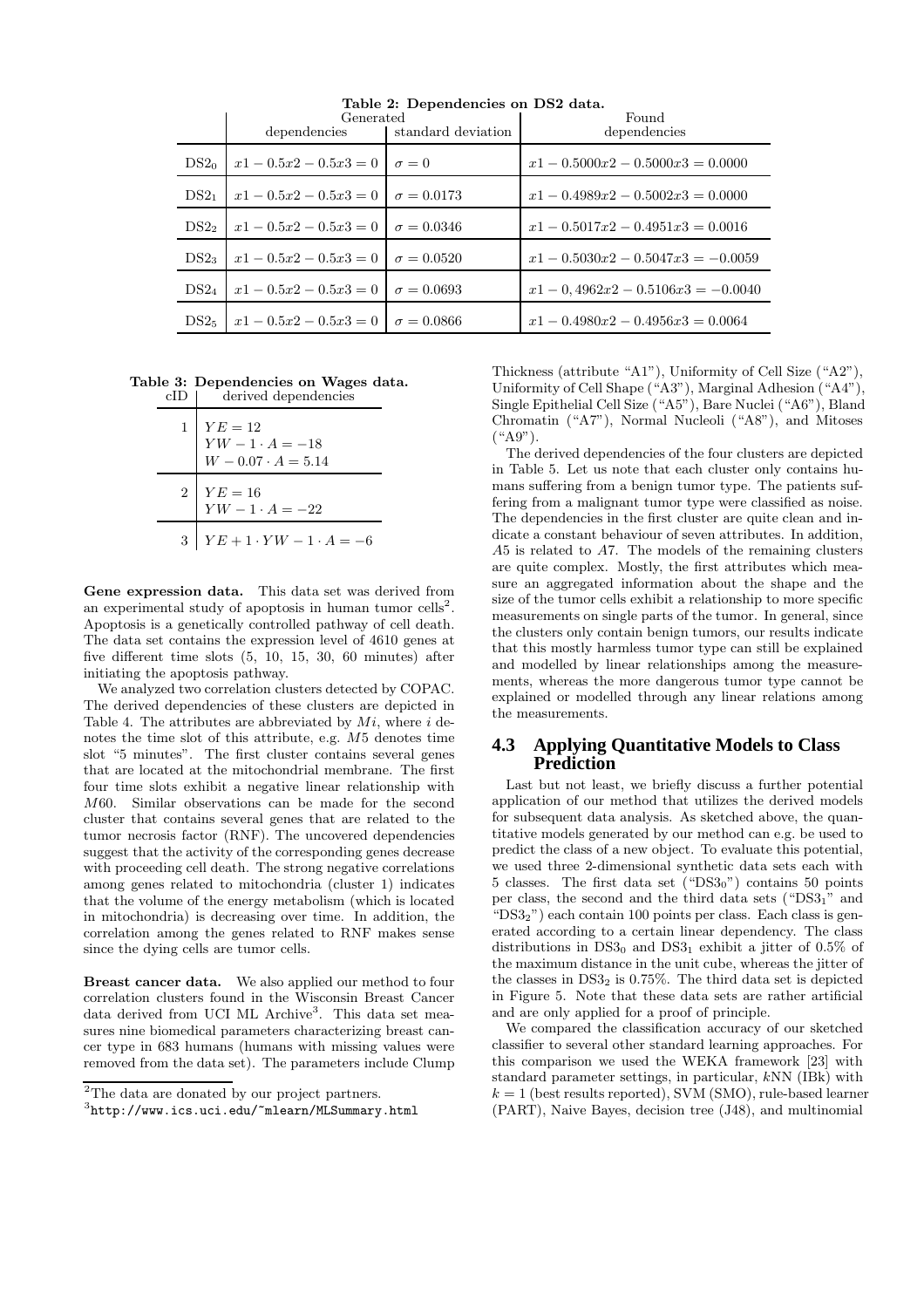**Table 4: Dependencies on Gene expression data.**<br>erived dependencies | sample gene names  $cID$  derived dependencies  $\blacksquare$ 

|                             | $M5 - 1.05 \cdot M60 = -0.12$<br>$M10 - M60 = -0.17$<br>$M15 - M60 = 0$<br>$M30 - 1.1 \cdot M60 = 0.11$             | NDUFB10, MTRF1, TIMM17A, TOM34,<br>CPS1, NM44, COX10, FIBP, TRAP1,<br>MTERF, ME2, HK1, HADHA, ASAH2,<br>CPS1, CA5A, BNI3PL |
|-----------------------------|---------------------------------------------------------------------------------------------------------------------|----------------------------------------------------------------------------------------------------------------------------|
| $\mathcal{D}_{\mathcal{L}}$ | $M5 - 0.98 \cdot M60 = 0$<br>$M10 - 0.98 \cdot M60 = 0$<br>$M15 - 0.97 \cdot M60 = 0$<br>$M30 - 0.97 \cdot M60 = 0$ | TNFRSF6, TNFRSF11A, TNFRSF7,<br>TNFRSF1B, TNFRSF10B, TNFRSF5,<br>TNFRSF1A, TRAF5, TRAF2,<br>TNFSF12                        |

**Table 5: Dependencies on Wisconsin breast cancer data.** cID derived dependencies

|                | $A2 = 1$ and $A3 = 1$ and $A4 = 1$ and $A6 = 1$ and $A5 - 0.1 \cdot A7 = 1.9$<br>$A1 \equiv 2$ and                                                                                                                                                                                                                                                                                      |
|----------------|-----------------------------------------------------------------------------------------------------------------------------------------------------------------------------------------------------------------------------------------------------------------------------------------------------------------------------------------------------------------------------------------|
|                | $A9 = 1$<br>$A8 = 1$<br>and                                                                                                                                                                                                                                                                                                                                                             |
| $\overline{2}$ | $A1 - 0.4 \cdot A4 + 0.7 \cdot A5 - 0.2 \cdot A6 + 0.9 \cdot A7 - 24 \cdot A8 = -20.9$<br>$A2 + 0.03 \cdot A4 - 0.05 \cdot A5 + 0.02 \cdot A6 + 0.02 \cdot A7 - 0.3 \cdot A8 = 0.8$<br>$A3 + 0.2 \cdot A4 + 0.1 \cdot A5 + 0.1 \cdot A6 + 0.2 \cdot A7 - 1.8 \cdot A8 = 0.3$                                                                                                            |
| 3              | $A1 + 82.2 \cdot A6 + 7.8 \cdot A7 - 42 \cdot A8 - 18.5 \cdot A9 = 38.5$<br>$A2 - 1.9 \cdot A6 - 0.2 \cdot A7 + 0.9 \cdot A8 + 1.8 \cdot A9 = 1.5$<br>$A3 - 60.1 \cdot A6 - 6.5 \cdot A7 + 25.1 \cdot A8 + 141 \cdot A9 = 97.5$<br>$A4 - 7.2 \cdot A6 - 0.4 \cdot A7 - 1.1 \cdot A8 + 15.6 \cdot A9 = 7.6$<br>$A5 - 18.8 \cdot A6 - 1.4 \cdot A7 - 0.5 \cdot A8 + 45.9 \cdot A9 = 26.1$ |
| 4              | $A1 - 5.4 \cdot A5 + 1.6 \cdot A6 - 0.1 \cdot A7 + 1 \cdot A8 - 16.3 \cdot A9 = -21.1$<br>$A2 + 1.7 \cdot A5 - 0.6 \cdot A6 + 0.2 \cdot A7 - 0.7 \cdot A8 - 9.9 \cdot A9 = -6.5$<br>$A3 - 1.8 \cdot A5 - 0.8 \cdot A6 - 0.3 \cdot A7 - 0.7 \cdot A8 - 11.9 \cdot A9 = -8.5$<br>$A4 - 2.3 \cdot A5 - 0.2 \cdot A6 + 0.2 \cdot A7 + 0.4 \cdot A8 + 8.6 \cdot A9 = 6.5$                    |



**Figure 5: Data set DS3**2**.**

logistic regression (Logistic). The results are depicted in Table 6. As it can be seen, our approach significantly outperforms most of the other approaches, except kNN, in terms of accuracy.

Let us note that standard classifiers will most likely produce comparative or even better results if the classes are

**Table 6: Comparison of different classifiers in terms of accuracy (in %).**

|                  | Our<br>method | IBk | <b>SMO</b> | <b>PART</b> | $_{\rm NB}$ | J48 | Log. |
|------------------|---------------|-----|------------|-------------|-------------|-----|------|
| DS3 <sub>0</sub> | 95            | 91  | 62         | 82          | 65          | 82  | 67   |
| DS3 <sub>1</sub> | 94            | 94  | 54         | 85          | 64          | 83  | 60   |
| DS3 <sub>2</sub> | 91            | 91  | 58         | 81          | 60          | 83  | 57   |

generated through models that cannot be captured by our concepts of linear dependencies. However, our small example may show that if the classes are generated by a model of linear dependencies as captured by our proposed concepts, our method obviously yields a better prediction accuracy than standard supervised learners.

## **5. CONCLUSIONS**

Several correlation clustering algorithms have been proposed recently. However, none of these algorithms derive a quantitative model for each correlation cluster which is urgently needed in order to gain the full practical potentials from correlation cluster analysis. In this paper, we describe an original approach to derive quantitative information on the linear dependencies within correlation clusters. Our concepts are independent of the clustering model and can thus